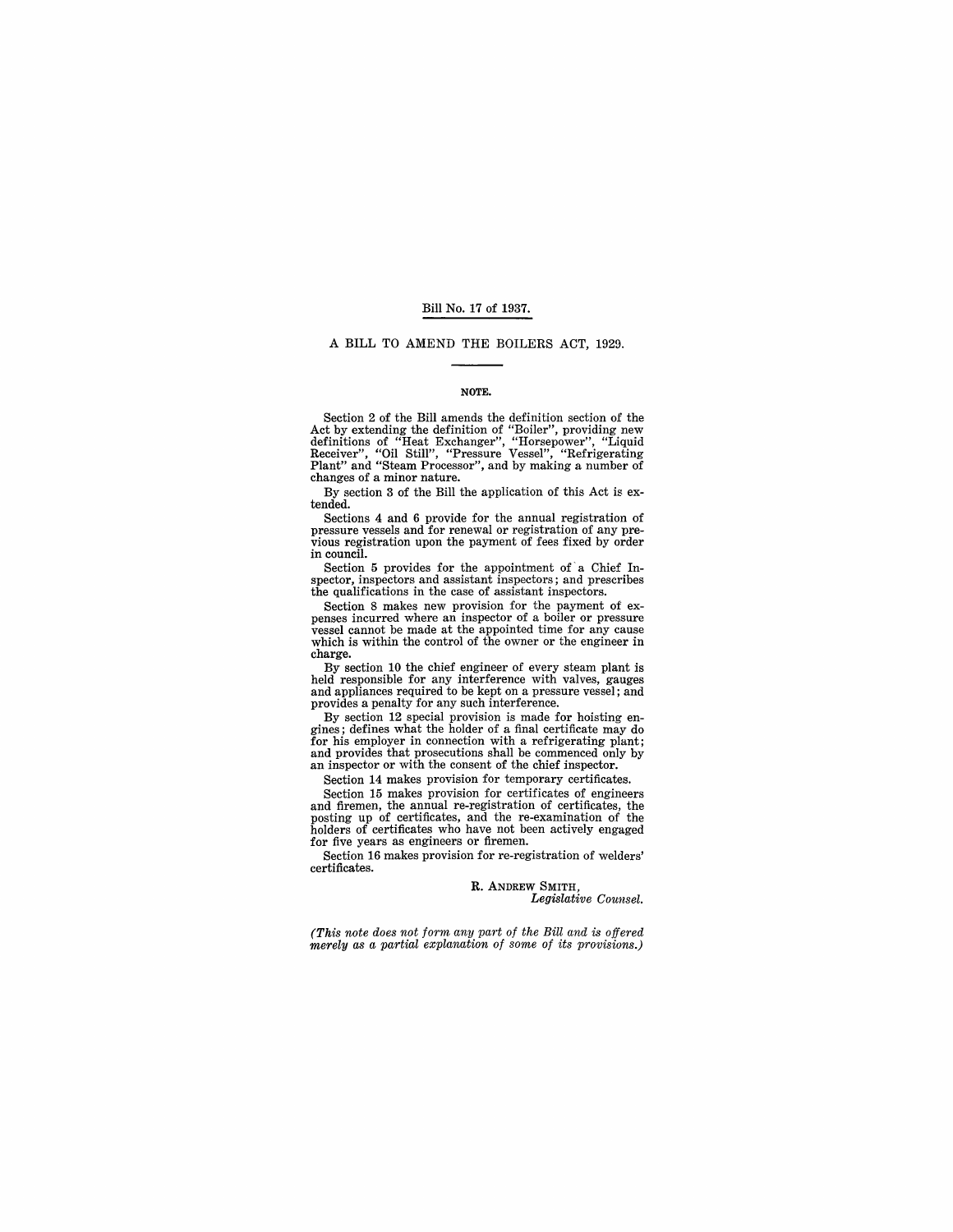# **BILL**

## No. 17 of 1937.

#### An Act to amend The Boilers Act, 1929.

#### *(Assented to* • 1937.)

HIS MAJESTY, by and with the advice and consent of  $\bullet$   $\bullet$  the Legislative Assembly of the Province of Alberta, enacts as follows:

**1.** This Act may be cited as *"The Boilers Act, 1929, Amendment Act, 1937."* 

*2. The Boilers Act,* 1929, being chapter 31 of the Statutes of Alberta, 1929, is hereby amended as to section 2 thereof,-

- (a) by striking out the words "any boiler" where the same occur in paragraph  $(b)$  thereof and by sub-situting therefor the words "any vessel"; and by adding after the words "two horse-power" where the same occur therein the words "or three cubic feet";
- $(b)$  by adding after the word "fireman" in paragraph
- (c) thereof the words "or welder"; (c) by striking out the words "in which more than one engineer is employed" where the same occur in engineer is employed" where the same occur in paragraph  $(d)$  thereof;
- (d) by inserting therein immediately after paragraph
	- (e) thereof, the following new paragraph: *"(e1)* 'Heat Exchanger' shall mean a condenser, evaporator, liquid heater or brine cooler, when the pressure exceeds fifteen pounds to the square inch and having a heat transfer surface exceeding twenty square feet, but does not include a heat exchanger in a private residence occupied by not more than two families;";
- (e) by striking out paragraph  $(f)$  thereof and by sub
	- stituting therefor the following:<br>" $(f)$  'Horse-power' shall mean "(f) 'Horse-power' shall mean the unit of capacity of a boiler, calculated at the rate of one horsepower for each ten square feet of the super-<br>ficial heating surface of such boiler, or in<br>case electric current is used as the heating<br>element the maximum kilowatt capacity of<br>such heating element divided by ten (10) shall be the total horse-power of such electric boiler, or in case a boiler has irregular shaped heating surfaces such as a cast iron sectional<br>boiler, then each square foot of grate area boiler. then each square foot of grace area shall be deemed equivalent to one and one-<br>half horse-power;";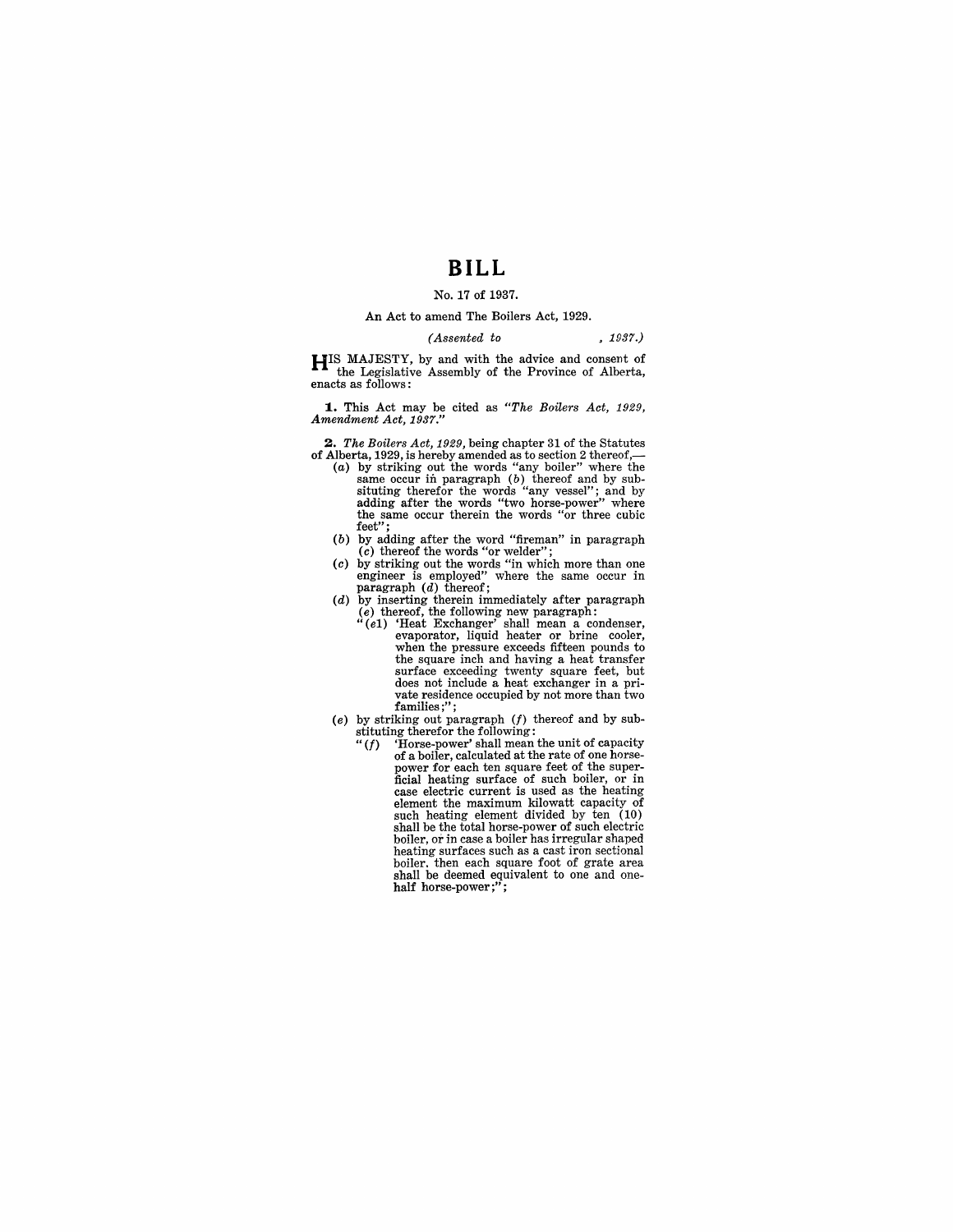- (f) by inserting therein immediately after the words "any inspector" where the same occur in paragraph (h) the words "or Assistant Inspector";
- $(g)$  by inserting therein immediately after paragraph  $(h)$  thereof the following new paragraph:<br>" $(h1)$  'Liquid Receiver' shall mean any vessel in
	- which a liquid refrigerant is stored under a pressure exceeding fifteen pounds to the pressure exceeding fifteen pounds to the square inch, and having a capacity exceeding one and one-half cubic feet;";
- $(h)$  by striking out paragraph  $(k)$  thereof and by substituting therefor the following:<br>" $(k)$  "Oil Still' shall mean an apparatus carrying
	- a pressure exceeding fifteen pounds to the square inch for separating, evaporating, cracking, or refining oil, or any of the con- stituents thereof;";
- (i) by striking out paragraph  $(p)$  thereof and by substituting therefor the following:<br>" $(p)$  "Pressure vessel' shall mean an air receiver,
	- or a boiler, or an oil still or a heat exchanger<br>or a liquid receiver or a steam processor;";
- (j) by striking out paragraph  $(q)$  thereof and by sub
	- stituting therefor the following:<br>
	"(q) Yefrigerating plant' shall mean the complete<br>
	installation of machinery, by which refrigerants are vapourized, compressed and liquified in their refrigerating cycle, which has a capacity of at least three tons as pre-<br>scribed;";
- $(k)$  by inserting therein immediately after paragraph (r) thereof the following new paragraph: "(rl) 'Steam Processor' shall mean any vessel
	- having a capacity exceeding one and one-<br>half cubic feet, when such vessel is used for<br>the purpose of raising the temperature of any material placed therein by means of steam having a pressure exceeding fifteen pounds to the square inch;".

3. The said Act is further amended as to section 3 thereof by striking out the same and by substituting therefor the following:

"3. This Act shall apply to all steam plants, refrigerating plants having a capacity of three tons or over, and pressure vessels in the Province of Alberta, which are within, or subject to, the legislative power of the Province."

**4.** The said Act is further amended as to section 4 thereof, $\frac{-(a)}{2}$ 

(a) by inserting therein immediately after the word "renewal" where the same occurs in paragraph  $(c)$ thereof, the word "re-registration,";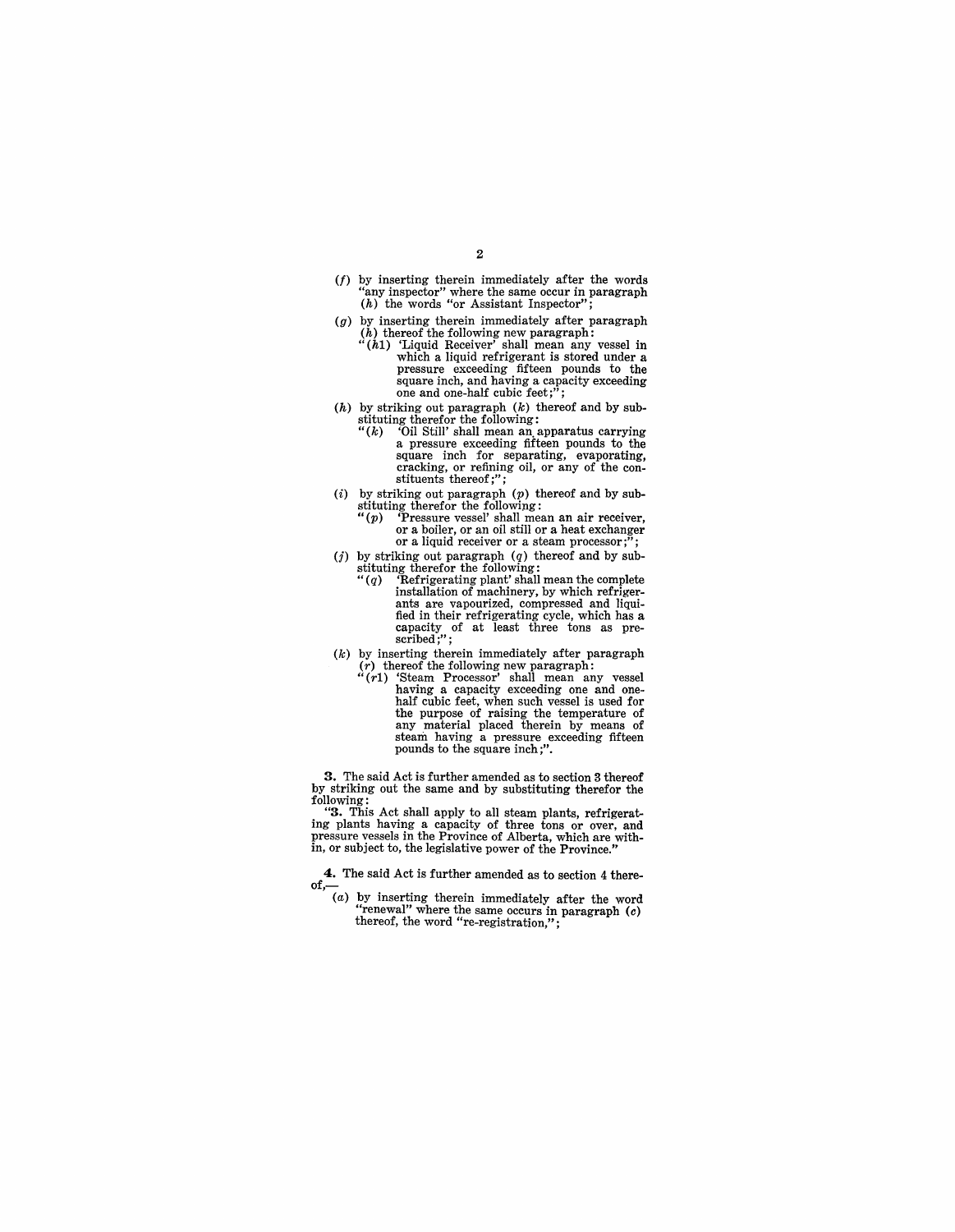(b) by striking out the words "fixing the fees payable" where the same occur in paragraph  $(f)$  thereof and by substituting therefor the words "fixing the fees payable for any annual registration or".

**5.** The said Act is further amended as to section 6 thereof,-

- (a) by striking out subsection  $(1)$  thereof and by substituting therefor the following:
	- " $6$ .-(1) The Lieutenant Governor in Council may appoint a chief inspector of boilers and machinery and may appoint inspectors and assistant inspectors of boilers and machinery and may fix his or their remuneration and may assign to any inspector a particular portion of the Province within which he may have jurisdiction under this Act, but no inspector shall inspect any steam plant the capacity of which is in excess of the capacity of his Engineer's certificate.";
- (b) by striking out paragraph  $(b)$  of subsection  $(2)$ thereof and by substituting therefor the following: " $(b)$  he has had at least five years' experience as a " (b) he has had at least five years' experience as a practical machinist or boiler-maker or as assistant inspector; and";
- (c) by adding at the end thereof the following new subsection:

"(3) No person shall be appointed as assistant inspector unless,

- 
- $(1)$  he is a British subject; and<br> $(1)$  he has had at least five years' experience as a practical machinist or boiler-maker or holds a<br>First Class Machinist's Certificate issued for<br>an examination, approved by the chief inspector; and
- " $(c)$  he is the holder of a Second Class Engineer's Certificate or better; and
- " $(d)$  he is not interested directly or indirectly in the sale of pressure vessels or machinery or accessories thereof; and
- *"(e)* he has passed a satisfactory examination be-fore a Board of Examiners composed of inspectors or such other persons as the Minister may direct; and
- $" (f)$  he has passed a satisfactory medical examination to show that he is physically fit to carry out the duties of an assistant inspector of boilers and machinery."

**6.** The said Act is further amended by inserting therein immediately after section 6 the following new section:

*"Ga.* The owner of every pressure vessel shall, before the first day of April of each year, register with the Department in such manner as may be prescribed by the Minister, each and every pressure vessel he expects to operate during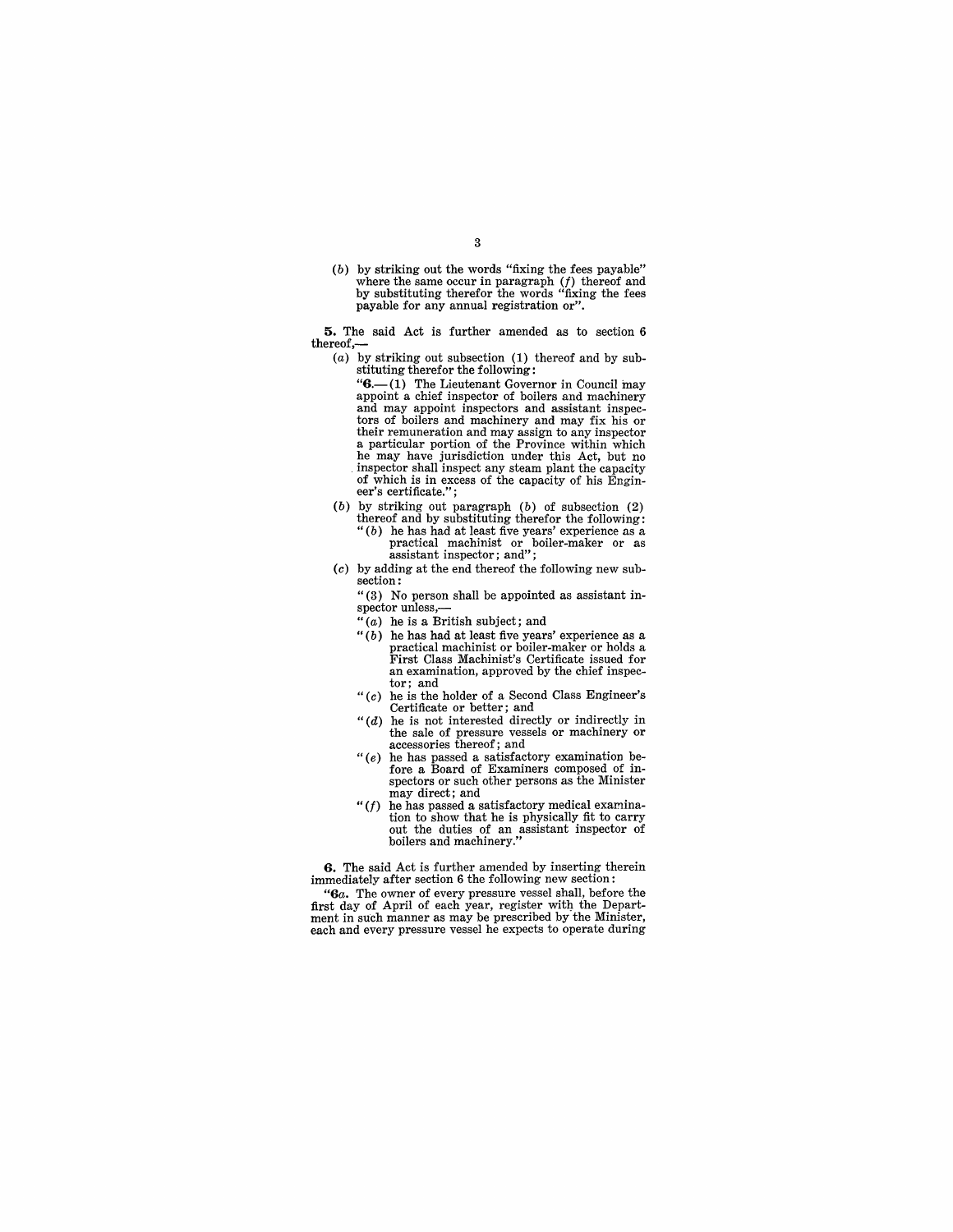the ensuing year, and shall forward the prescribed fee for the registration of each pressure vessel."

7. The said Act is further amended as to section 7 by adding at the end of subsection (1) thereof the following words: "or at any time during which the same is not reg-istered in pursuance of this Act."

**8.** The said Act is further amended as to section 8 by striking out subsection (2) thereof and by substituting therefor the following:<br>"(2) Where an inspector has arranged with the owner"

or engineer in charge, to make an inspection, and the steam boiler or pressure vessel is not ready when the inspector is<br>in the vicinity, or if from any other cause for which the owner or engineer in charge can be held responsible, the inspector has to return to inspect the steam boiler or preesure vessel, the expenses incurred by the inspector in returning to inspect or complete the inspection, including a per diem charge to be fixed by the Minister, shall be paid by the owner of such boiler or pressure vessel, and if not paid the inspector shall refuse to issue a certificate, or to allow such steam boiler or pressure vessel to be operated until such expenses have been paid.

 $(3)$  Any person contravening any of the provisions of this section shall be liable upon summary conviction to a penalty not exceeding two hundred and fifty dollars and costs and not less than fifty dollars and costs.

"(4) Any person being the owner of a pressure vessel who assigns duties or issues orders to an engineer or fireman that conflict with this Act, when the operation of such pressure vessel requires the supervision of a certificated engineer or fireman, shall be deemed guilty of an offence under this Act and upon summary conviction thereof shall be liable to a penalty of not less than two hundred and fifty dollars and costs and not more than five hundred dollars and costs."

**9.** The said Act is further amended as to section 14 thereof by striking out subsection (1) and by substituting therefor the following:<br>
"14.—(1) The inspection certificate shall be placed so

as to be easily read in a conspicuous place adjacent to such pressure vessel to which the same relates and shall be produced at any time by the owner or operator of any locomotive, traction or portable boiler upon demand of an inspector or upon demand of a member of any police force."

**10.** The said Act is further amended as to section 20 thereof by striking out the same and by substituting therefor

the following:<br>
" $20$  - (1) The chief engineer of every steam plant shall be held responsible for any interference with or rendering inoperative or doing away with any valve, gauge or appliance upon any pressure vessel which is by this Act or the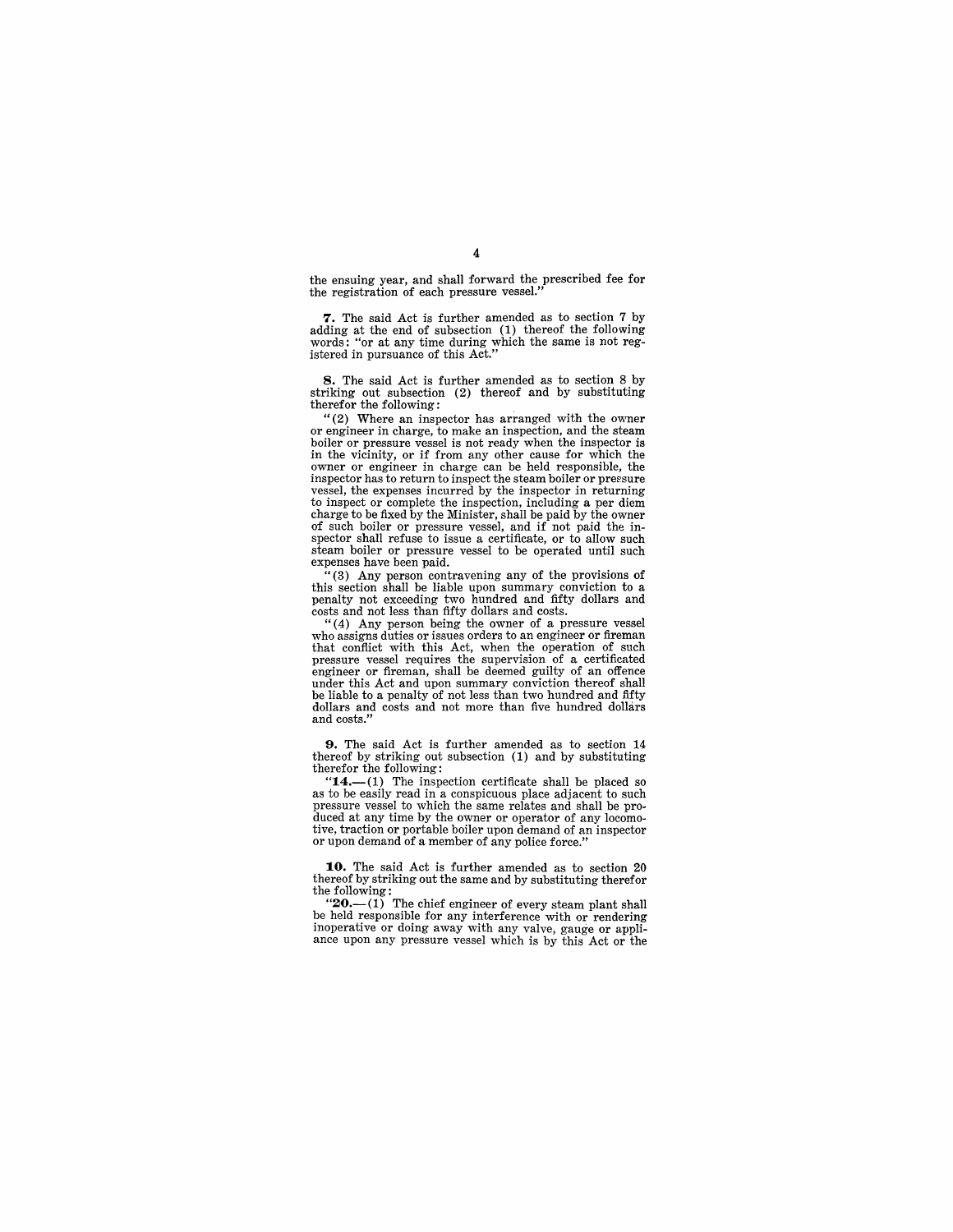regulations thereto required to be a part of the equipment of

any pressure vessel. "(2) The chief engineer of every steam plant and any other person who alters or interferes with or renders inoperative any valve, gauge or appliance upon any pressure vessel, which is by this Act or the regulations thereto required to be a part of the equipment of any pressure vessel, shall be guilty of an offence and shall be subject to a penalty not exceeding two hundred and fifty dollars and costs and not less than ten dollars and costs."

**11.** The said Act is further amended as to section 21 thereof,-

- (a) by striking out the words "Every person being an engineer" where the same occur in subsection  $(1)$ thereof and by substituting therefor the words "Every engineer or person";
- (b) by striking out subsection (2) thereof and by substituting therefor the following:

"(2) Should an inspector find any serious defect when such defect has not been disclosed to the in-spector by the chief engineer, the inspector may recommend to the Minister that such engineer's certificate be suspended or cancelled.

"(3) Any person failing to comply with any of the provisions of this section shall upon summary con-<br>viction be liable to a penalty not exceeding fifty<br>dollars and costs and not less than ten dollars and<br>costs."

**12.** The said Act is further amended as to section 23 thereof,— $(a)$  by striking out the words "tractor boiler" where

- the same occur in paragraph (*f*) thereof and by substituting therefor the words "tractor boiler or hoisting engine;";
- hoisting engine;";<br>(b) by adding at the end of subsection  $(1)$  thereof the following new paragraph:
- $``(h)$  The holder of a final certificate under this Act may design, construct, install, operate and advise his employer in all things pertaining to the steam plant or refrigeration plant of which he is lawfully in charge pursuant to this Act."; (c) by striking out the words "but no prosecution for
- any such contravention shall be begun without the consent previously given by the Minister" where the same occur in subsection (2) thereof and by substituting therefor the words "but no prosecution for any such contravention shall be commenced or carried on unless the same is commenced by an inspector or with the consent of the chief inspector in writing first had and obtained."

**13.** The said Act is further amended as to section 25 thereof,-

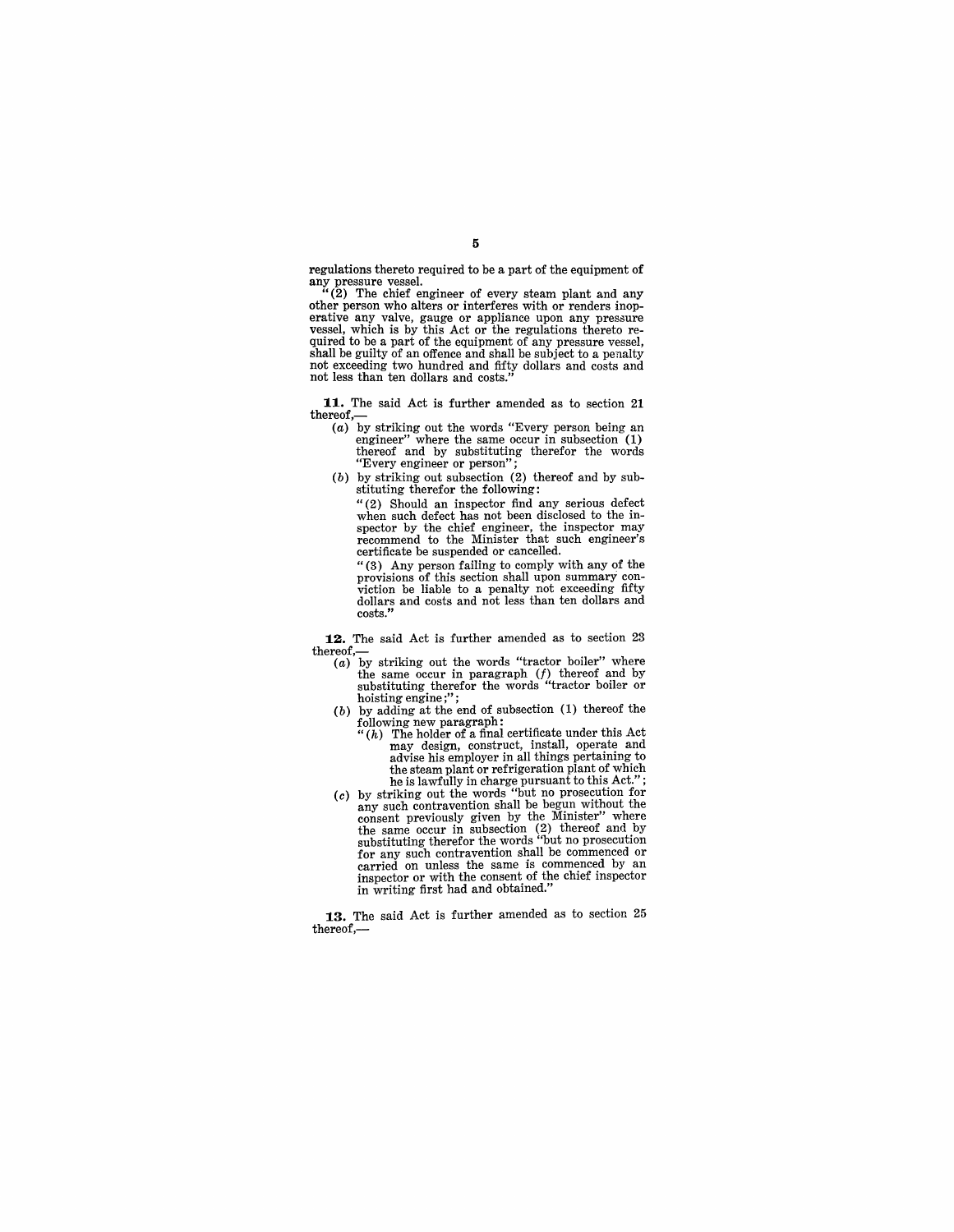- (a) by adding at the end of subsection  $(2)$  thereof the following words "except in the case of a hoisting engineer who holds a special certificate to operate engineer who holds a special certificate to operate a hoisting engine up to a stated horse-power: a special hoisting engineer's certificate shall not authorize the holder thereof to have charge of engines or boilers up to the horse-power specified in such certificate." ;
- (b) by striking out the words "but no prosecution for by such contravention shall be begun without the consent previously given of the Minister" where the consent previously given of the Minister" where the same occur in subsection (4) thereof and by sub-stituting therefor the words "but no prosecution for any such contravention shall be commenced or carried on unless the same is commenced by an inspector or with the consent of the chief inspector in writing first had and obtained."

14. The said Act is further amended as to section 26 thereof by striking out the same and by substituting therefor the following:<br>"26.—(1) Should an owner be unable to secure the ser-<br> $(26 - (1)$  Should an owner be unable to secure the ser-

vices of the holder of a required certificate, he shall forward<br>the prescribed fee, together with the prescribed form corthe prescribed fee, together with the prescribed form correctly filled out, to the Minister, who may, without examination, grant to any person recommended by the owner, any of the before mentioned certificates.

"(2) In a case where the chief engineer is sick or expects to be absent for a period exceeding forty-eight hours, such owner or chief engineer shall apply for a temporary cer- tificate to be issued in favour of one of the shift engineers, and such temporary certificate may be issued by an inspector on receipt of one-half the prescribed fee, together with the prescribed form correctly filled out with section 4 deleted.

"(3) Any such certificate shall cease to be valid upon the expiry of three months from the date of issue, or such lesser period as may be stated therein, or upon the Chief Inspector certifying that the owner can secure the services of a suitable person who holds the required certificate."

**15.** The said Act is further amended as to section 28 thereof by striking out the same and by substituting therefor the following:

" $28$ .—(1) The certificate of any engineer or fireman in charge of any engine or boiler shall be posted in a conspicuous place in the engine-room or boiler-room and shall be produced at any time by the operator of any locomotive, traction or portable boiler or hoisting engine, upon demand of any inspector or upon demand of a member of any police

force.<br>"(2) Every engineer or fireman shall during the continuance of his certificate make application for re-registration on a form to be furnished by the Department, and remit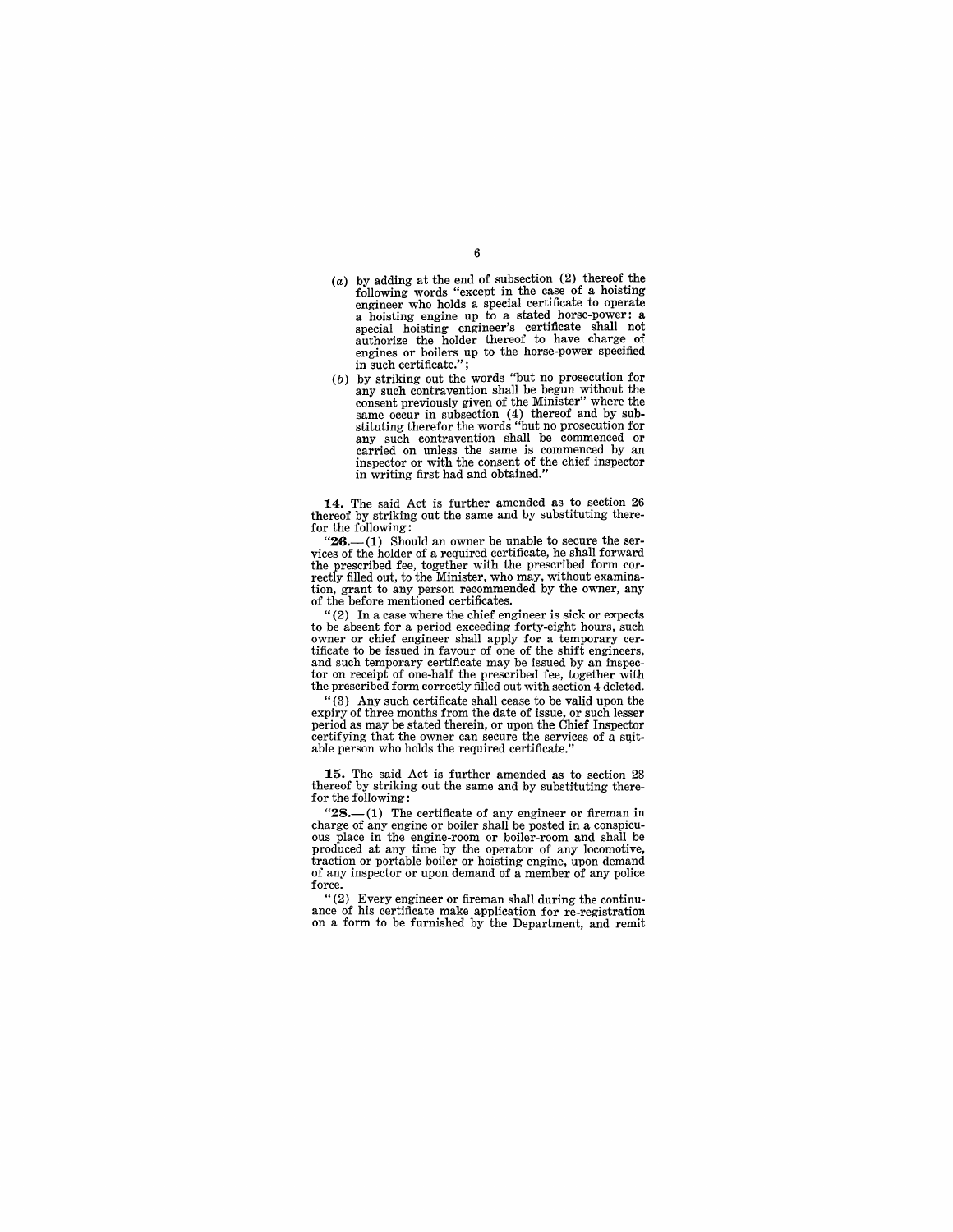the prescribed fee together with the completed form to the Department before the first day of April in each year.

(3) The chief inspector may require the holder of any certificate to undertake a further examination in case such man during the five years immediately preceding the coming into force of this Act or in case an engineer or fireman has not registered his certificate for a period of three consecutive

years.<br>
"(4) Every certificate of re-registration must be posted

up along with the original certificate to which it refers. " (5) Any engineer failing to post and keep posted his certificate or to produce the same as required by this section shall upon summary conviction be liable to a penalty not exceeding fifty dollars and costs and not less than ten dollars and costs.'

**16.** The said Act is further amended as to section 29 by striking out subsection (2) thereof and by substituting therefor the following:

"(2) Every registered welder shall, during the continu- ance of his certificate, make application for re-registration on a form to be furnished by the Department and shall remit the prescribed fee together with the completed form to the Department before the first day of April in each year.

(3) The chief inspector may require the holder of any certificate to undertake a further examination, provided such holder has not been actively engaged in the welding of pressure vessels during the two years immediately preced-ing the coming into force of this Act, or when such welder has not re-registered the certificate during a period of two consecutive years.

"( 4) Every certificate of a welder and every re-registra-tion certificate shall be posted up in a conspicuous place upon the premises where the welder carries on his operations and shall produce the same at any time upon demand of any inspector or upon demand of a member of any police force.<br> $\frac{6}{10}$ 

Any person who welds or offers to weld any pressure vessel at any time whilst he is not the holder of a certificate under this section, or who fails to post or keep posted his certificate and certificate of re-registration, or to produce the same as required by this section, shall, in each such case be guilty of an offence and shall be conviction thereof to a penalty not exceeding two hundred and fifty dollars and not less than ten dollars."

**17.** This Act shall come into force on the day upon which it is assented to.